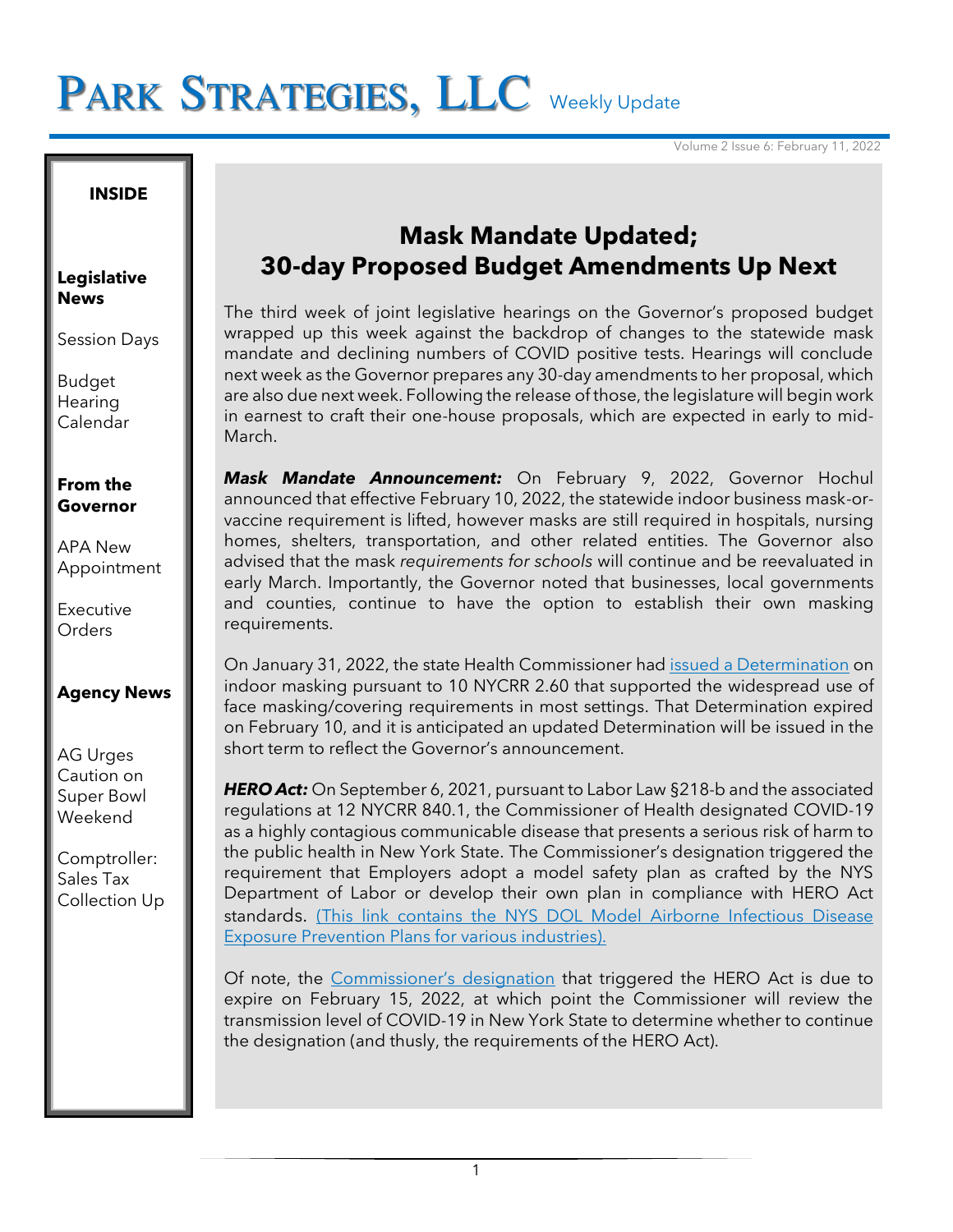# *PSLLC* Weekly Update



# **Legislative News**

### **Legislative Activity**

The Legislature will be in session on the 14th , 15th , 16th , 17th next week (the *2022 Legislative Calendar* can be accessed [here\)](https://www.nyassembly.gov/leg/docs/sessioncalendar_2022.pdf). There were 72 bills passed this week. Of particular note was:

~ [A7700 \(Hunter\) / S6667 \(Breslin\)](https://www.nysenate.gov/legislation/bills/2021/S6667) Reduces the minimum nonforfeiture interest rate for annuities from one percent to one half of one percent for annuities during the surrender charge period, and from one percent to fifteen hundredths of one percent during any contract period with no surrender charge. This bill passed the Senate and heads to the Assembly for consideration.

### **Upcoming Budget Hearings**

The Legislature will be conducting the following budget hearings:

 $\sim$ February 14<sup>th</sup>, Mental Hygiene ~February 15<sup>th</sup>, Transportation

~February 16<sup>th</sup>, Economic Development / Taxes

Details [here.](https://assembly.state.ny.us/Press/?sec=story&story=100543)

# **From the Governor**

**Adirondack Park Agency Appointment Announced**

Governor Kathy Hochul [announced](https://www.governor.ny.gov/news/governor-hochul-announces-adirondack-park-agency-board-appointment-barbara-rice-executive) that at the February 2022 Board meeting of the Adirondack Park Agency, the Board appointed the Governor's recommendation of Barbara Rice to serve as Executive Director. Rice will replace Terry Martino who will retire from the Agency after more than twelve years of dedicated service*.*

Prior to her appointment, Rice had served as an APA Board Member from 2016 through 2018, and most recently served in Governor Hochul's Executive Chamber as Assistant Secretary for Economic Development.

#### **Executive Orders**

Governor Hochul did not issue any new COVID related EOs this week.